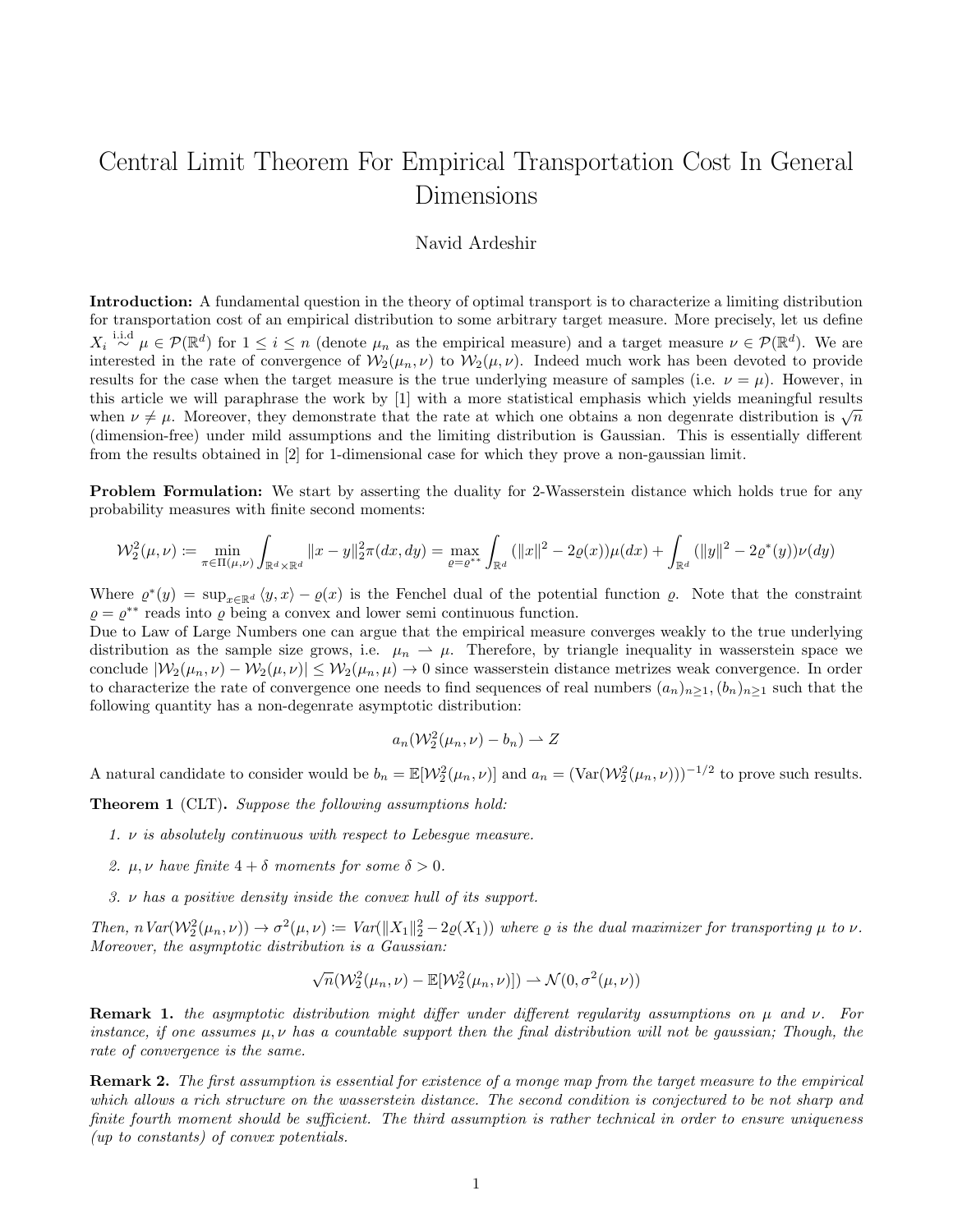Proof Strategy: The main ideas of the proof can be divided into three main parts:

- (a) Variance Bounds: Efron-Stein's inequality is a powerful tool in measure concentration which states variance is a quantity with tensorization property along the dimension. Using this inequality we find the rate at which  $Var(\mathcal{W}_2^2(\mu_n, \nu))$  converges to zero.
- (b) **Linearization:** Functional  $\mu \mapsto W_2^2(\mu, \nu)$  is a non-linear map and can be linearized (in the sense of Fréchet derivative) around a fix measure. However, in light of next step, one can ensure the order of approximation mathces with the intended asymptotic rate computed in the previous step, hence we can substitute wasserstein distance with it's first order approximation and obtain the same asymptotic behaviour.
- (c) Stability: Optimal Transport maps (if exists) are in general not stable. However, due to the rich structure of  $\mathcal{W}_2$  under mild assumptions one can exploit ideas from convex analysis and geometry to prove pointwise convergence for optimal potentials. For the sake of brevity, we are going to omit proofs regarding stability and mainly state pertitent results.

**Theorem 2** (Efron-Stein's Variance Inequality). Let  $(X_i)_{i\leq n} \in \mathbb{R}^d$  be *i.i.d random variables with distribution*  $\mu$ and  $(X_i')_{i\leq n}$  be an independent copy. Furthermore,  $f: \mathbb{R}^d \to \mathbb{R} \in \mathbf{L}_2(\mu)$  then:

$$
Var(f(X_1, ..., X_n)) \le \sum_{i=1}^n \mathbb{E}[(f(X_1, ..., X_i', ..., X_n) - f(X_1, ..., X_n))_+^2]
$$

where  $(x)_+$  is zero whenever x is non-positive and equal to x otherwise.

The proof of this theorem is omitted and can be found in [4] but the gist of it is to generate a path from  $(X_1, ..., X_n)$ to  $(X'_1, ..., X'_n)$  by swapping coordinates sequentially.

We may now start proving  $\text{Var}(\mathcal{W}_2^2(\mu_n, \nu))$  is  $O(\frac{1}{n})$  by considering  $f(X_1, ..., X_n) = \mathcal{W}_2^2(\mu_n, \nu)$ . Since  $\nu \ll \mathcal{L}^d$ then due to Brenier's polar factorization theorem the optimal coupling between  $\mu_n, \nu$  is unique and supported on a cyclically monotone graph  $\Gamma_n = \{(T_n(y), y) : y \in \mathbb{R}^d\}$  where  $T_n = \nabla \varrho_n^*$  v-a.e. for the optimal potential  $\varrho_n$ (differentiability is ensured v-a.s.). Now, by considering a suboptimal transport where  $T_n^{-1}(X_j)$  is transported to  $X_j$  for  $j \neq i$  and  $T_n^{-1}(X_i)$  transported to  $X'_i$  we may upper bound the cost of transportation from  $\nu$  to the purturbed empirical measure:

$$
f(X_1, ..., X_i', ..., X_n) - f(X_1, ..., X_n) \le \int_{T_n^{-1}(X_i)} (\|y - X_i'\|_2^2 - \|y - X_i\|_2^2) \nu(dy)
$$
  

$$
\le \|X_i' - X_i\| \int_{T_n^{-1}(X_i)} (\|X_i\| + \|X_i'\| + 2\|y\|) \nu(dy)
$$
  

$$
(\text{Using } (a+b)^2 \le 2(a^2+b^2)) \le (\|X_i' - X_i\|^2 \frac{4(\|X_i\|^2 + \|X_i'\|^2)}{n^2} + 8\|X_i' - X_i\|^2 (\int_{T_n^{-1}(X_i)} \|y\| \nu(dy))^2)^{\frac{1}{2}}
$$

Note that we have used the fact that  $\int_{T_n^{-1}(X_i)} 1 \nu(dy) = \frac{1}{n}$  in the last inequality. Furthermore, using Holder's inequality combined with finite fourth moment asuumption:

$$
\mathbb{E}[(f(X_1, ..., X_i', ..., X_n) - f(X_1, ..., X_n))_+^2] - \mathbb{E}[\|X_i' - X_i\|^2 \frac{4\|X_i\|^2}{n^2}]
$$
  
(Using Cauchy Schwartz)  $\leq 8(\mathbb{E}[\|X_i' - X_i\|^4] \mathbb{E}[(\int_{T_n^{-1}(X_i)} \|y\|\nu(dy))^4])^{\frac{1}{2}}$   
(Using Holder Inequality)  $\leq 8(\mathbb{E}[\|X_i' - X_i\|^4] \mathbb{E}[(\int_{T_n^{-1}(X_i)} 1\nu(dy))^3 \int_{T_n^{-1}(X_i)} \|y\|^4 \nu(dy)])^{\frac{1}{2}}$   
 $= (\frac{64}{n^3} \mathbb{E}[\|X_i' - X_i\|^4] \mathbb{E}[\int_{T_n^{-1}(X_i)} \|y\|^4 \nu(dy)])^{\frac{1}{2}}$   
(By Symmetry)  $= (\frac{64}{n^4} \mathbb{E}[\|X_i' - X_i\|^4] \int_{\mathbb{R}^d} \|y\|^4 \nu(dy))^{\frac{1}{2}} = O(\frac{1}{n^2})$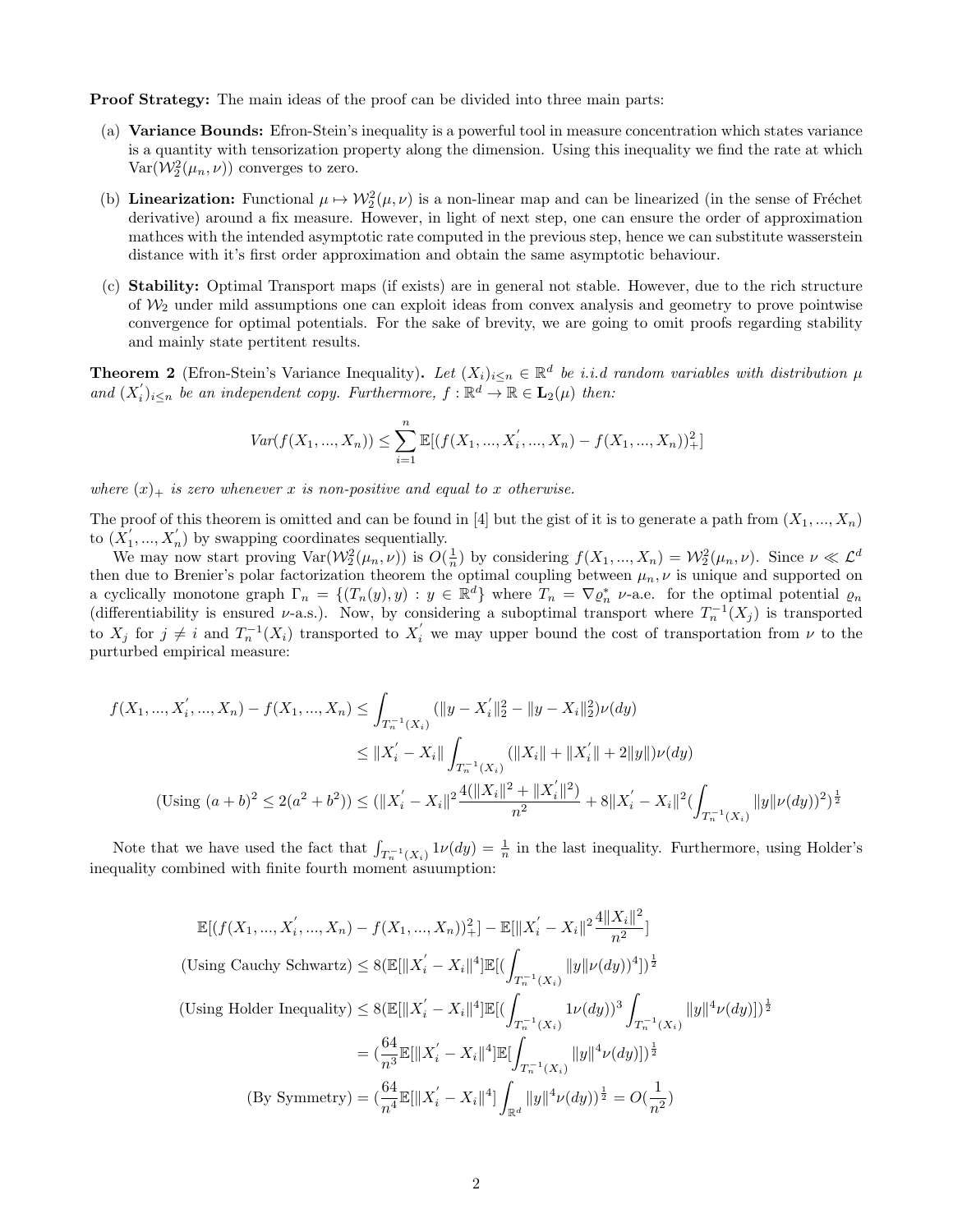Combining these inequalities for  $1 \leq i \leq n$  one can conclude the transportation cost has a variance of order  $\frac{1}{n}$  which suggest (contingent on upper bound being sharp) the rate of convergence should be captured by Note that derivations above can be repeated to prove  $n(f(X_1, ..., X_i', ..., X_n) - f(X_1, ..., X_n))_+$  has uniformly finite  $2 + \frac{\delta}{2}$  moment which implies the sequence is uniformly integrable by de la Vallée Poussin's theorem.

Let us now shift our focus to linearization and present the intuition. For simplicity if we restrict our attention into a compact space  $\Omega \subset \mathbb{R}^d$  and let  $\varphi^c(y) = \sup_{x \in \mathbb{R}^d} ||x - y||_2^2 - \varphi(x)$ . We then have  $\mu \mapsto \mathcal{W}_2^2(\mu, \nu) = \sup \{ \langle \varphi, \mu \rangle + \varphi \}$  $\int \varphi^c d\nu$ :  $\varphi \in C^0(\Omega)$  is a lower semi-continuous convex functional over the domain  $\mathcal{M}(\mathbb{R}^d)$  (+ $\infty$ -valued when  $\mu \notin \mathcal{P}(\Omega)$ ) which can be viewed as the dual functional of  $H(\varphi) = -\int \varphi^c d\nu$  over the Banach space  $C^0(\Omega)$  (see section 7.2.1 in [3]). Therefore, it's subdifferential can be characterized by the set of functions  $\varphi$  that achieves the maximum. In other words, optimal potentials also play the role of first variations and if they are unique (up to additive constants) one expects a smooth behaviour locally (under the topolgy of weak convergence). Moreover, since we are on a compact set we may use Arzela-Ascoli's theorem to prove uniform convergence for optimal potentials (by selecting a potential that is zero at some specific point). Roughly speaking, if we let  $\rho$  to be the unique optimal potential for transporting  $\mu$  to  $\nu$  then for  $\hat{\mu} \in \mathcal{P}(\Omega)$  close enough to  $\mu$ :

$$
R_n = \mathcal{W}_2^2(\hat{\mu}, \nu) - \int (||x||^2 - 2\varrho(x))\hat{\mu}(dx) - \int (||y||^2 - 2\varrho^*)\nu(dy) \approx 0
$$

Therefore, so long as the approximation error  $R_n - \mathbb{E}[R_n]$  is  $o_p(\frac{1}{\sqrt{n}})$  we may work with the linearization term instead. Using the standard CLT we have:

$$
\sqrt{n}\int (\|x\|^2 - 2\varrho(x))(\mu_n(dx) - \mu(dx)) \rightharpoonup \mathcal{N}(0, \sigma^2(\mu, \nu))
$$

Hence by Slutsky's theorem we obtain the desired central limit theorem. In order to show the approximation error is  $o_p(\frac{1}{n})$  it is enough to show that  $n\text{Var}(R_n - R'_n)_{+} \to 0$  where  $R'_n$  is approximation error obtained with samples  $(X'_1, X_2, ..., X_n)$  by Efron-Stein's inequality. To that end, we use transport maps to embed the random variables in a more convenient space to prove  $n^2(R_n - R'_n)^2$  and uniform integrability which implies  $\mathbf{L}_1$  convergence. Note that, uniform integrability is implied since:

$$
n(R_n-R_n^{'})=\underbrace{n(\mathcal{W}_2^2(\mu_n,\nu)-\mathcal{W}_2^2(\mu_n^{'},\nu))}_{\text{is U.I.}}-\underbrace{(\|X_1\|^2-\varrho(X_1))-(\|X_1^{'}\|^2-\varrho(X_1^{'}))}_{\text{have finite second moment}}
$$

Now, using Brenier's theorem we may assume  $X_i = \nabla \varrho^*(Y_i)$  and  $X'_1 = \nabla \varrho^*(Y'_1)$  where  $(Y_i)_{i \leq n}, Y'_1 \stackrel{\text{i.i.d}}{\sim} \nu$ . We then have:

$$
R_n - R'_n \le R_n - \int (\|x\|^2 - 2\varrho_n(x))\mu'_n(dx) - \int (\|y\|^2 - 2\varrho_n^*(y))\nu(dy) + \int (\|x\|^2 - 2\varrho)\mu'_n(dx)
$$
  
\n
$$
= \int (\|x\|^2 - 2\varrho_n(x))(\mu_n(dx) - \mu'_n(dx)) - \int (\|x\|^2 - 2\varrho)(\mu_n(dx) - \mu'_n(dx))
$$
  
\n
$$
= \frac{2}{n}(\int (\varrho - \varrho_n)d\mu_n - \int (\varrho - \varrho_n)d\mu'_n)
$$
  
\n
$$
= \frac{2}{n}(\varrho(\nabla\varrho^*(Y_1)) - \varrho_n(\nabla\varrho^*(Y_1)) - \varrho(\nabla\varrho^*(Y_1')) + \varrho_n(\nabla\varrho^*(Y_1')))\stackrel{?}{=} o(\frac{1}{n})
$$

The proof would be essentially done if we knew pointwise convergence of optimal potentials, i.e.  $\varrho_n \stackrel{\nu-a.s.}{\rightarrow} \varrho$  which was true if we were working on a compact space. However, in order to lift this assumption a different approach is required which we briefely mention and only state the main result from [1].

**Theorem 3.** Suppose assumptions (1) and (3) in Theorem 1. holds. Let  $\varrho_n$  ( $\varrho$  resp.) be the optimal potential for transporting  $\mu_n$  ( $\mu$  resp.) to  $\nu$  and we have  $\mathcal{W}_2^2(\mu_n, \mu) \to 0$ . Then, one can find suitable constants  $a_n$  such that if  $\tilde{\varrho}(x) = \varrho(x) - a_n$  then:

$$
\lim_{n \to \infty} (\tilde{\varrho}_n^*(x), \nabla \tilde{\varrho}_n^*(x)) = (\varrho^*(x), \nabla \varrho^*(x)) \quad \text{and} \quad \lim_{n \to \infty} \tilde{\varrho}_n(\nabla \varrho^*(x)) = \tilde{\varrho}(\nabla \varrho^*(x))
$$

for a.e. x in the interior of the support of  $\nu$ .